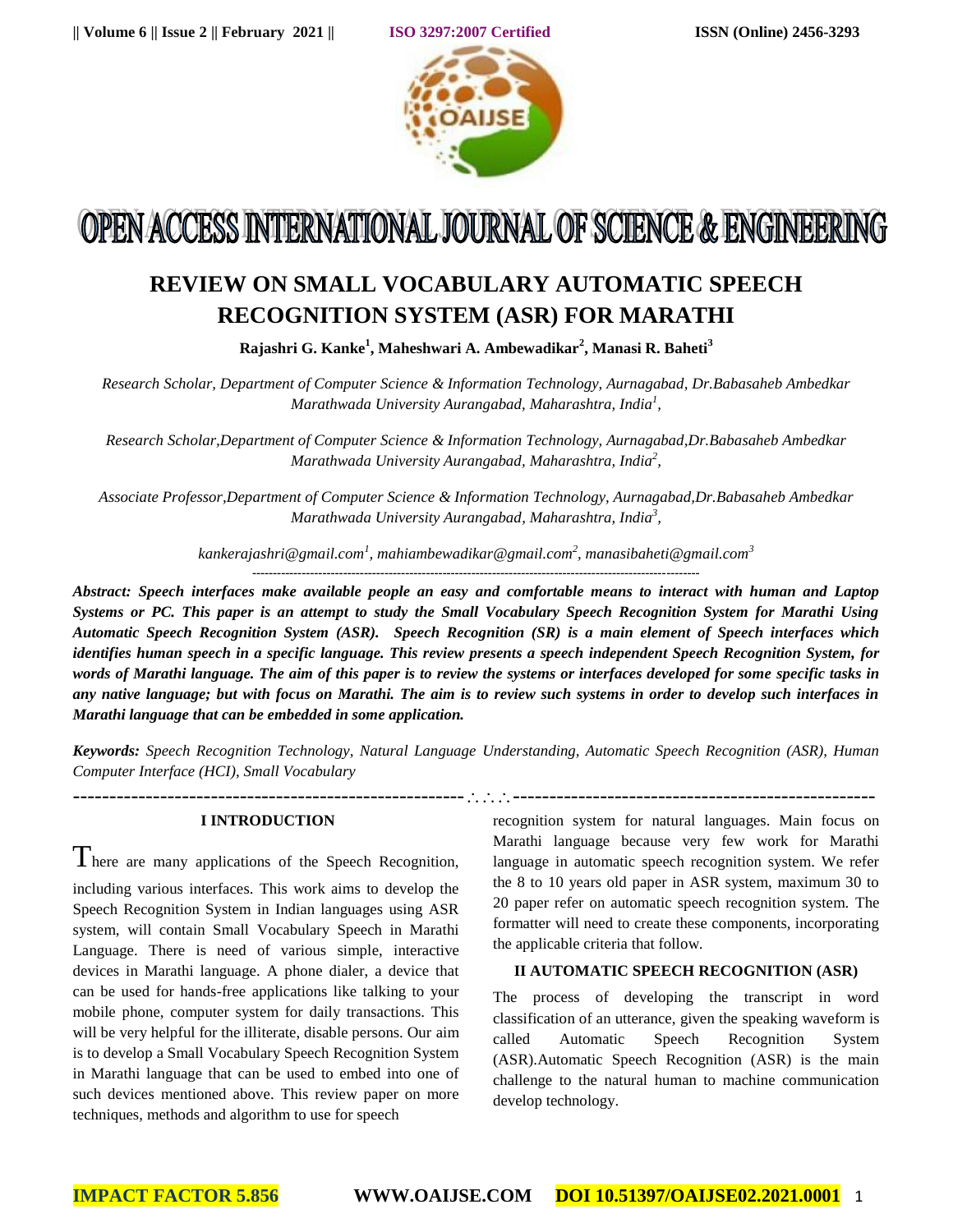### **III SMALL VOCABULARY SPEECH**

Small Vocabulary Speech is also know isolated words. It is mean that the isolated word recognizes attain usually require each utterance to have quiet on both side of sample windows. It accepts single words or single utterance at a time. Small Vocabulary Speech is very useful to every one person. Isolated words might be improved label of this class.

# **IV LITERATURE SURVEY**

This review on Small Vocabulary Speech Recognition System in Marathi Language. There are many methods, and different procedures and algorithm to use Automatic Speech Recognition system and advance technique to interact between computer system and human in different Indian languages. Some applications are very useful for disable peoples and physically not stay able. They cannot properly used computer system and mobile phone, so it can help to disable peoples and physically not stay able. Following table 1 shows the details of the review done for this study. It shows the methods/techniques applied, spoken language, category of token that is, isolated, continuous etc. along with some observations.

| Sr.            | <b>Authors</b>                                                                             | Paper Name/                                                                                                                               | <b>Methods/Techniques</b>                                                                                                                                                                                                                   | <b>Spoken</b>                                                                                               | <b>Accuracy/Observations</b>                                                                                                                                                                                                                                                                                                                                                                  |
|----------------|--------------------------------------------------------------------------------------------|-------------------------------------------------------------------------------------------------------------------------------------------|---------------------------------------------------------------------------------------------------------------------------------------------------------------------------------------------------------------------------------------------|-------------------------------------------------------------------------------------------------------------|-----------------------------------------------------------------------------------------------------------------------------------------------------------------------------------------------------------------------------------------------------------------------------------------------------------------------------------------------------------------------------------------------|
| No.            |                                                                                            | Year                                                                                                                                      |                                                                                                                                                                                                                                             | Language/Cat                                                                                                |                                                                                                                                                                                                                                                                                                                                                                                               |
|                |                                                                                            |                                                                                                                                           |                                                                                                                                                                                                                                             | egory of                                                                                                    |                                                                                                                                                                                                                                                                                                                                                                                               |
|                |                                                                                            |                                                                                                                                           |                                                                                                                                                                                                                                             | <b>Tokens</b>                                                                                               |                                                                                                                                                                                                                                                                                                                                                                                               |
| $\mathbf{1}$   | Maheshwari<br>A.<br>Ambewadik<br>Manasi<br>ar.<br>R.Baheti                                 | Review<br>On<br>Speech<br>Recognition<br>System<br>For<br>Disabled People<br>Using<br>Automatic<br>Speech<br>Recognition<br>(ASR), (2019) | Automatic<br>Speech<br>Recognition<br>(ASR),<br>HCI (Human Computer<br>Interaction),<br>Cerebral Palsy (CP),<br>Mel Frequency Cepstral<br>Coefficient<br>(MFCC).<br>Dynamic<br>Time<br>Warping (DTW)                                        | Marathi<br>language,<br>Marathi Words                                                                       | Recognition<br>Speech<br>System<br>are<br>variable in nature and in a paper, the<br>authors M. A. Ambewadicar and<br>Manasi R. Baheti reviewed the ASR<br>systems in Marathi language. It was<br>observed<br>that<br>Speech<br>many<br>Recognition System are available but<br>scope is limited to English language.                                                                          |
| $\overline{2}$ | <b>Suhas</b><br>R.<br>Mache,<br>Manasi<br>$R_{\cdot}$<br>Baheti,<br>C. Namrata<br>Mahender | Review on Text<br>To<br>Speech<br>Synthesizer,<br>August 2015                                                                             | Text Processing, Text<br>Speech<br>(TTS)<br>To<br>synthesizer,<br>Speech<br>Enhancement,<br>Linguistic<br>analysis,<br>Text<br>normalization,<br>speech<br>synthesis<br>techniques, Smoothing<br>Method.                                    | Many<br>Regional<br>Languages<br>Like Marathi,<br>Hindi, Telugu,<br>Punjabi,<br>Kannada<br>etc.<br>Sentence | In this paper discuss the text to speech<br>synthesizer develop the system. It can<br>used the Speech synthesis technique for<br>the text to speech converted to the<br>natural languages in India, smoothing<br>method also used in this application.                                                                                                                                        |
| 3              | Manasi Ram<br>Baheti,<br>W.<br><b>Bharti</b><br>Gawali, S.C.<br>Mehrotra                   | Automatic<br>Speech<br>Recognition For<br><b>Task</b><br>Oriented<br><b>IVRS</b><br>In<br>Marathi,<br>(Mar<br>to Apr 2016)                | Automatic<br>Speech<br>(ASR),<br>Recognition<br>Dynamic<br>Time<br>Warping (DTW), HCI,<br>Interactive<br>Voice<br>Response<br>(IVRS), Mel Frequency<br>Coefficient<br>Cepstrum<br>(MFCC), computerized<br>Speech<br>Laboratory<br>$(CSL)$ . | Ten Sentences<br>In<br>Marathi<br>Language.                                                                 | This research paper develop the task<br>oriented IVRS in natural language of<br>Marathi .There are two technique are<br>used in this experiment MFCC and<br>DTW. MFCC is use<br>a feature<br>extraction of speech and DWF is used<br>recognize sentence and matching the<br>sentence. This system most useful to<br>farmers and small town peoples to get<br>the information in own language. |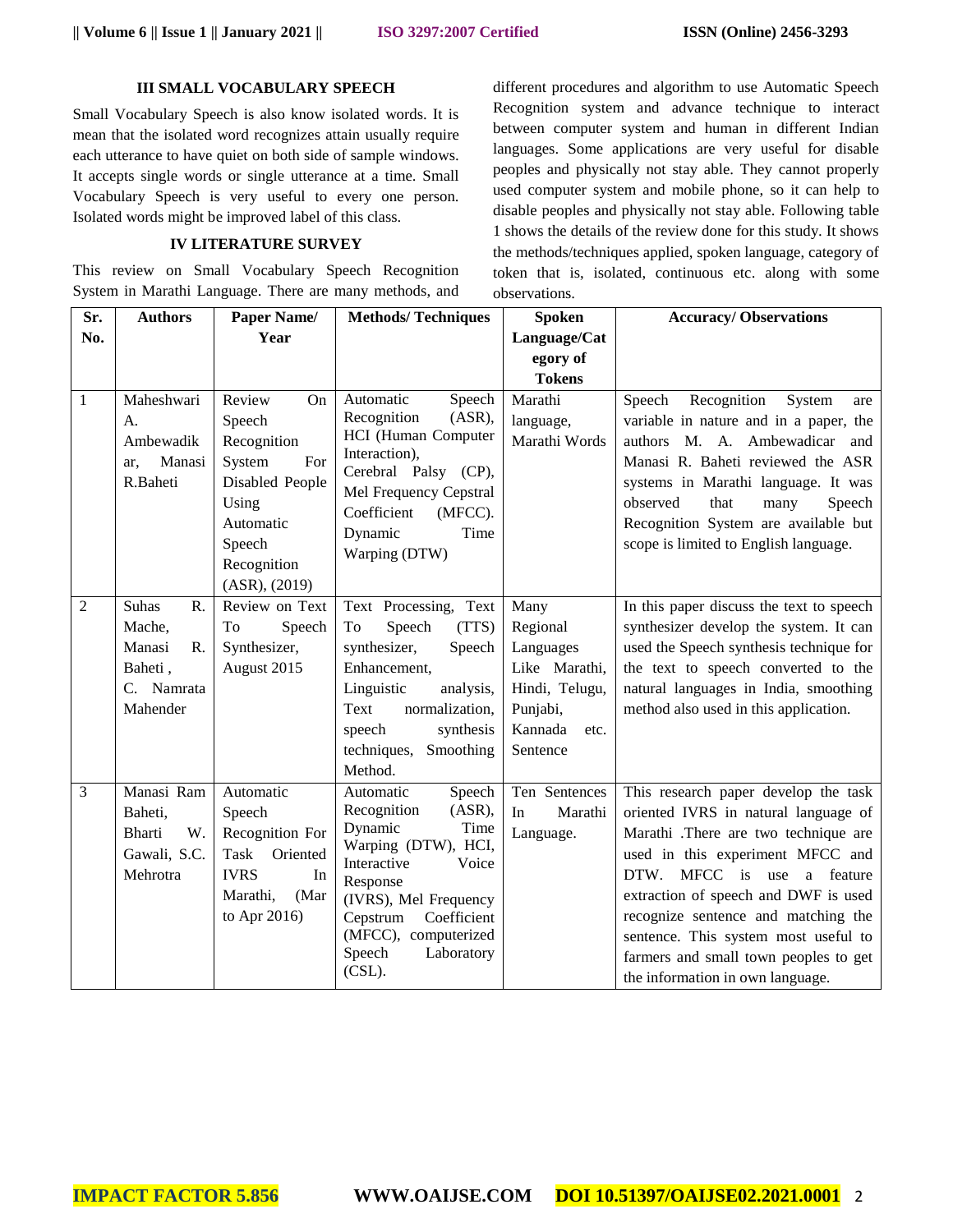| $\overline{4}$ . | Anjana<br>Vakil,<br>Alexis<br>Palmer                                                                        | Cross Language<br>Mapping<br>For<br>Small<br>Vocabulary<br>ASR In Under<br>Resourced<br>Languages<br>Investigating<br>The Impact Of<br>Source<br>Language<br>Choice, (2017) | algorithm,<br>Salaam<br>lexicon<br>building,<br>phoneme mapping, pre-<br>existing<br>recognition<br>engine.                                                                                                                                                                                   | $\overline{U}$ nder-<br>Resourced<br>Languages<br>(French,<br>English),<br>25<br>words | This research work to use the salaam<br>method use the pronunciation lexicons<br>mapping for under resourced language.<br>In this paper used a salaam method.<br>The word recognition accuracy rate<br>greater than 95%<br>for<br>real<br>time<br>application.                                                                                                                               |
|------------------|-------------------------------------------------------------------------------------------------------------|-----------------------------------------------------------------------------------------------------------------------------------------------------------------------------|-----------------------------------------------------------------------------------------------------------------------------------------------------------------------------------------------------------------------------------------------------------------------------------------------|----------------------------------------------------------------------------------------|----------------------------------------------------------------------------------------------------------------------------------------------------------------------------------------------------------------------------------------------------------------------------------------------------------------------------------------------------------------------------------------------|
| 5                | Ravindra<br>Parshuram<br>Bachate,<br>Ashok<br>Sharma                                                        | Automatic<br>Speech<br>Recognition<br>Systems<br>for<br>Regional<br>Languages<br>in<br>India<br>(July 2019)                                                                 | <b>ASR</b><br>(Automatic<br>Recognition),<br>Speech<br>Arbitrary<br>Strength<br>Unit(ASU),<br>Deep<br>Neural<br>Network(DNN), MFCC,<br>Noise<br>Reduction,<br>Modal,<br>Language<br>Acoustic<br>Modal,<br><b>Pronunciation Modal</b>                                                          | Indian<br>language,<br>Words,<br>Sentence                                              | Main aim of this research paper<br>Automatic Speech Recognition System<br>using many feature extraction methods<br>and techniques in English language like<br>MFCC but not done Indian language to<br>work in Automatic Speech Recognition<br>System and many methods<br>and<br>algorithm to explain in this research<br>paper                                                               |
| 6                | Dzmitry<br>Bahdanau,<br>Jan<br>Chorowski,<br>Dmitriy<br>Serdyuk,<br>Philemon<br>Brakel,<br>Yoshua<br>Bengio | To<br>End<br>End<br><b>Attention Based</b><br>Large<br>Vocabulary<br>Speech<br>Recognition (14<br>Mar 2016)                                                                 | Automatic<br>Speech<br>Recognition<br>(ASR),<br>Recurrent<br>Neural<br>Networks<br>(RNN),<br>Hidden Markov Models<br>(HMMs),<br>Gaussian<br>Models<br>Mixture<br>N-Gram<br>(GMMs),<br>Models,<br>Language<br>Large<br>Vocabulary<br>Speech<br>Continuous<br>Recognition<br>System<br>(LVCSR), | 20K<br>Sentences,<br>Trigram<br>Language<br>Model,                                     | This paper present the HMM method<br>replace the RNN method, RNN method<br>is learned automatically by attention<br>mechanism build. To use two method<br>BiRNN layer to less the length of<br>encoded and $2nd$ method is use Decoder<br>Network for output character. Best<br>result (2014) 13.0% vs. 14.1%, Worst<br>result then 1, (2015) 11.3% vs. 9.0%<br>used in same language model. |
| 7                | Mr.<br>Himanshu N<br>Patel,<br>Dr.<br>P.V.<br>Virparia                                                      | Small<br>A<br>Vocabulary<br>Speech<br>Recognition for<br>Gujarati<br>$(Jan -$<br>Feb 2011)                                                                                  | Fast Bootstrapping<br>Align Gujarati Speech<br>by Using an English<br>Recognition,<br>Speech<br>Acoustic Models for the<br>Phones                                                                                                                                                             | Gujarati<br>Language,<br>Ten Words in<br>Gujarati<br>Language                          | In this research paper main focus on<br>Gujarati language and using a Fast<br>Bootstrapping technique for initial<br>phone models. Total 31 people to<br>collect<br>the<br>speech data.<br>overall<br>recognition<br>88.71%<br>accuracy<br>recognition accuracy of 19 male and<br>85.28% recognition accuracy of 12<br>female.                                                               |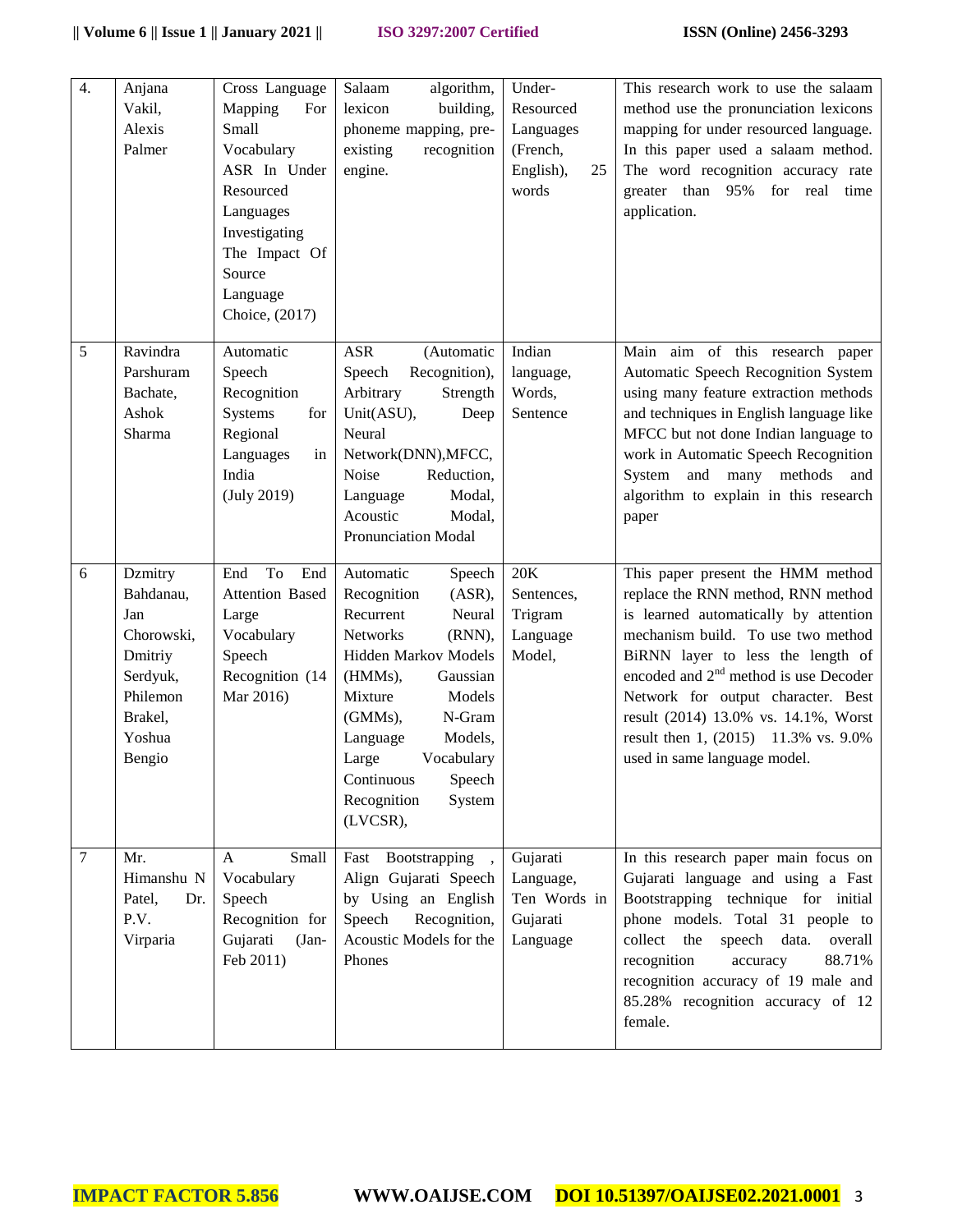| $\overline{8}$ | <b>Bradley</b><br>J. | Small             | Surface                         | 15 words in           | In this work to Electromyography in      |
|----------------|----------------------|-------------------|---------------------------------|-----------------------|------------------------------------------|
|                | Betts,<br>Kim        | Vocabulary        | Electromyography                | ,data<br>English      | English to develop the system total 15   |
|                | Binsted,             | Speech            | (EMG)<br>Neural                 | collect the 150       | words to use in system and accuracy      |
|                | Charles              | Recognition       | Classifier<br>Network<br>$\sim$ | examples<br>per       | below the 95% in a total accuracy in     |
|                | Jorgensen            | Using<br>Surface  | Signal<br>Processing,           | word                  | this experiment 71% to 77%.              |
|                |                      | Electromyograp    | HMM,                            |                       |                                          |
|                |                      | hy, (10 October   |                                 |                       |                                          |
|                |                      | 2006)             |                                 |                       |                                          |
| 9              | Nikolaos             | Current Trends    | Speech<br>Recognition           | Sentences<br>in       | In this work to develop the design the   |
|                | Doukas,              | Small<br>In       | (SR)<br>Frequency               | Speech                | strong and correct speech recognition.   |
|                | Nikolaos G.          | Vocabulary        | Coefficients<br>Cepstral        | Processing and        | MFCC and DTW used commonly to            |
|                | <b>Bardis</b>        | Speech            | (MFCC),<br>Dynamic              | Isolated<br>also      | recognize the small vocabulary speech    |
|                |                      | Recognition For   | Time Warping (DTW),             | words                 | recognition system are present.          |
|                |                      | Equipment         | Features<br>Extraction          |                       |                                          |
|                |                      | Control,<br>(06)  | Voice<br>Techniques,            |                       |                                          |
|                |                      | September         | Activity<br>Detection           |                       |                                          |
|                |                      | 2017)             | Principle (VAD),                |                       |                                          |
| 10             | Siddharth S.         | Review<br>A<br>on | Automatic<br>Speech             | Indian                | This research paper on the Automatic     |
|                | More,                | Automatic         | Recognition,<br>Speech          | Regional              | Speech Recognition using the HTK         |
|                | Prashantkum          | Speech            | Processing,<br>Signal           | Languages,            | toolkit method. This paper represent the |
|                | ar L. Borde,         | Recognition       | Processing,<br>Pattern          | Word,                 | HTK toolkit method accuracy rate is      |
|                | Sunil<br>S.          | System<br>in      | Recognition,<br>Speech          | Sentences,            | high than compare other techniques.      |
|                | Nimbhore,            | Indian Regional   | Feature<br>Extraction           | long Sentences        | And main focus on Indian languages.      |
|                |                      | Languages,        | Techniques,<br><b>HTK</b>       |                       |                                          |
|                |                      | (July 2018)       | toolkit ,HMM,<br>word           |                       |                                          |
|                |                      |                   | Error rate (WER)                |                       |                                          |
| 11             | Potale               | Design<br>and     | Speech Recognition              | <b>Isolated Words</b> | It is work on isolated words in Marathi  |
|                | Shubham, Kh          | Development of    | MFCC, LPCC, Sphinx4             | in<br>Marathi         | language using a Matlab software, it     |
|                | aepude               | Word              | tool, JAVA, HMM,                | Language.             | can MFCC and LPCC technique used         |
|                | Pratik, Patil        | Recognition for   |                                 |                       | in this work to voice recognition        |
|                | Rahul, Ajay          | Marathi           |                                 |                       | application interact between human and   |
|                | Kumar                | Language,         |                                 |                       | internet, computer system.               |
|                | Gupta                | (2016)            |                                 |                       |                                          |

The above table gives the focus on techniques, here few simple and popular techniques are mentioned in brief.

# **Mel Frequency Cepstral Coefficient (MFCC) Technique**

MFCC stand for the Mel Frequency Cepstral Coefficient .it is most important and most useful for feature extraction for the speaker or speech signals. Mel Frequency Cepstral Coefficient estimates people Speech Signals more correctly compare to any other method or technique. It is the features form signal frames based on small term analysis. Mel Frequency Cepstral Coefficient (MFCC) are features widely used in Automatic Speech and Speaker Recognition System.

#### **Hidden Markov Model (HMM)**

This model generally purpose of Speech Recognition Systems are based on Hidden Markov Model (HMM) technique. These are numerical models that output a classification of symbols or numbers. Hidden Markov Model (HMM) are mostly used in speech recognition system since a speech motion can be viewed as a piecewise stationary signal or a very short time stationary signal. Hidden Markov Model (HMM) are current used because they can be trained automatically and are very simple to use. This technique mostly used in Automatic speech Recognition System (ASR).

#### **Dynamic Time Warping Method (DTW)**

Dynamic Time Warping (DTW) is method that was normally used for Speech Recognition System (SP). Dynamic time warping (DTW) is a process for parallel between two classifications that may vary in period or speed. Dynamic Time Warping method has been useful to video capture, audio recording, and also useful graphics design truly. And any data or files that can be turned into a direct representation can be discovered with Dynamic time Warping (DTW).